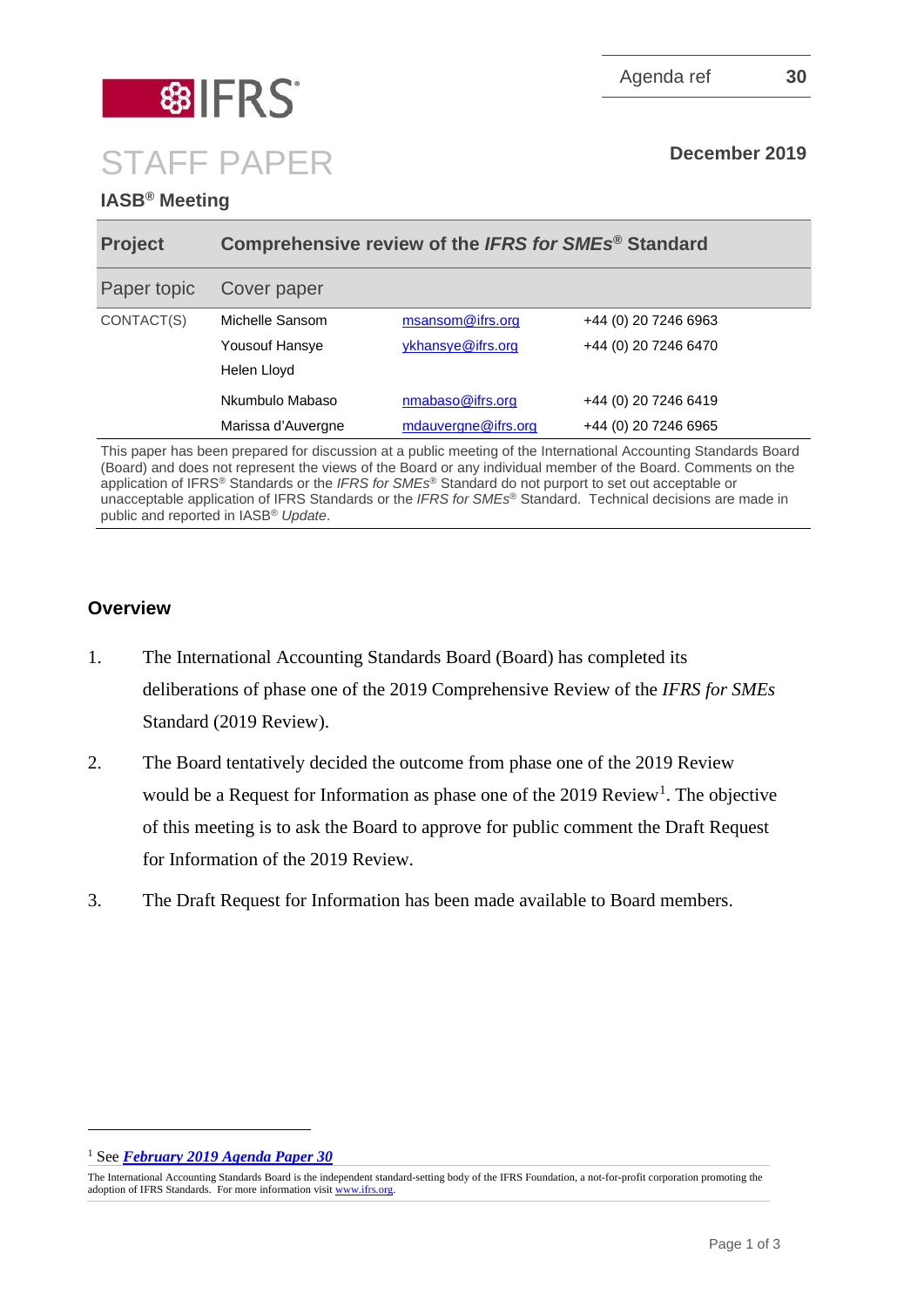### **Agenda Paper**

- 4. The following agenda papers have been prepared for this meeting:
	- (a) *Agenda Paper 30A Development of the Draft Request for Information and permission to publish*: this paper summarises the steps undertaken in development of the Request for Information.
	- (b) *Agenda Paper 30B Cross referencing of the Board's tentative decisions to the Draft Request for Information*: this paper cross references the Board's tentative decisions during the Board meetings April 2019 – October 2019 to the Draft Request for Information.

### **Optional Response Document**

- 5. A separate document entitled Optional Response Document will be published together with the Request for Information.
- 6. Respondents can use the Optional Response Document to submit their comments if they wish.

#### **Next steps**

7. If the Board approves the publication of the Draft Request for Information for public comment at this meeting, we anticipate the following timetable for the comprehensive review.